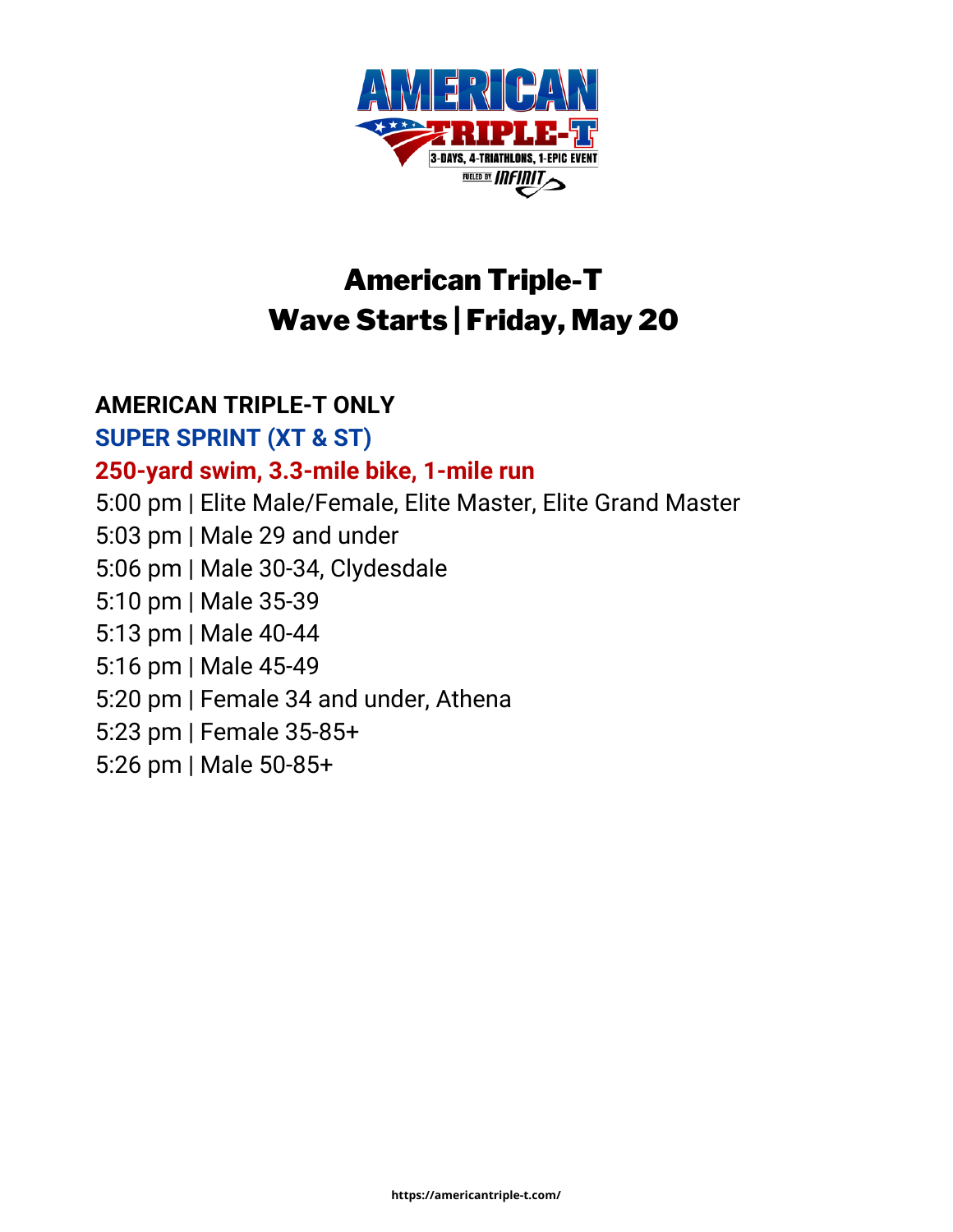



# American Triple-T & Salt Fork Triathlons Wave Starts | Saturday, May 21 (MORNING)

### **AMERICAN TRIPLE-T ONLY**

**OLYMPIC (XT)**

### **1-mile swim (2 laps), 24.8-mile bike (2 laps), 6.55-mile run**

7:30 am | Elite Male/Female, Elite Master, Elite Grand Master

7:33 am | Male 29 and under

7:38 am | Male 30-34, Clydesdale

7:43 am | Male 35-39

7:48 am | Male 40-44

7:53 am | Male 45-49

7:58 am | Female 34 and under, Athena

8:03 am | Female 35-85+

8:08 am | Male 50-85+, Coed Relay, Female Relay, Male Relay

## **AMERICAN TRIPLE-T & SALT FORK TRIATHLON**

**SPRINT (ST)**

**1/2 mile swim (1 lap), 12.4-mile bike (1 lap), 3.1-mile run**

8:15 am | Elite Male/Female, Master, Grand Master

8:15 am | Aquabike (Salt Fork Triathlon)

8:18 am | Male 20-29

8:21 am | Male 30-34, Clydesdale

8:24 am | Male 35-39

8:27 am | Male 40-49

8:30 am | Female 20-34, Athena

8:33 am | Female 35-85+

8:36 am | Male 50-85+, Coed Relay, Female Relay, Male Relay

8:36 am | Youth Male & Female (0-19)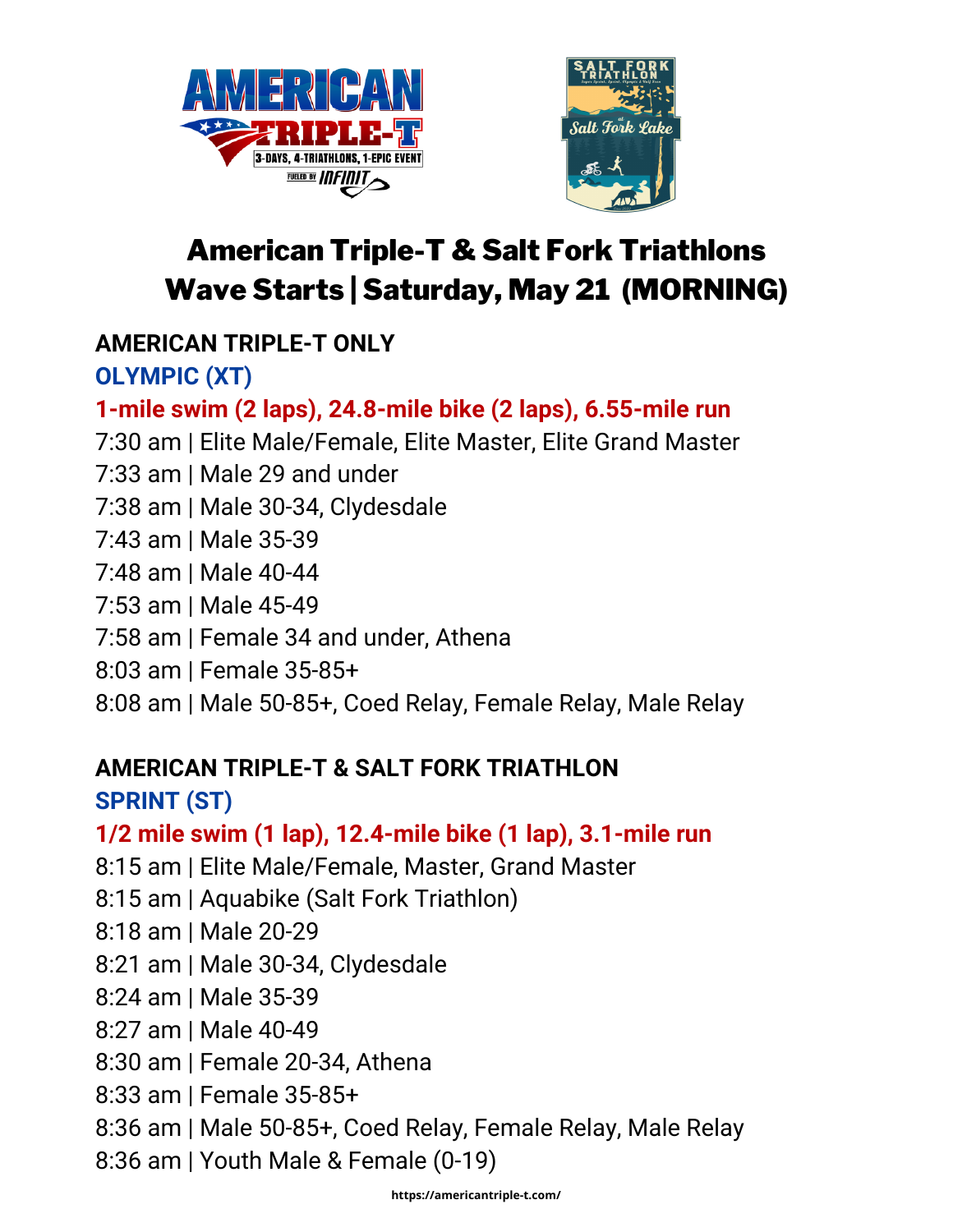

# Salt Fork Triathlons Wave Starts | Saturday, May 21 (MORNING)

### **SALT FORK TRIATHLON ONLY**

#### **SUPER SPRINT**

#### **250-yard swim, 3.3-mile bike, 1-mile run**

- 8:40 am | Elite Male/Female, Master, Grand Master, Aquabike
- 8:43 am | Male 20- 29
- 8:46 am | Male 30-34, Clydesdale
- 8:49 am | Male 35-39
- 8:52 am | Male 40-49
- 8:55 am | Female 20-34, Athena
- 8:58 am | Female 35-85+
- 9:01 am | Male 50-85+, Coed Relay, Female Relay, Male Relay
- 9:01 am | Youth Male & Female (0-19)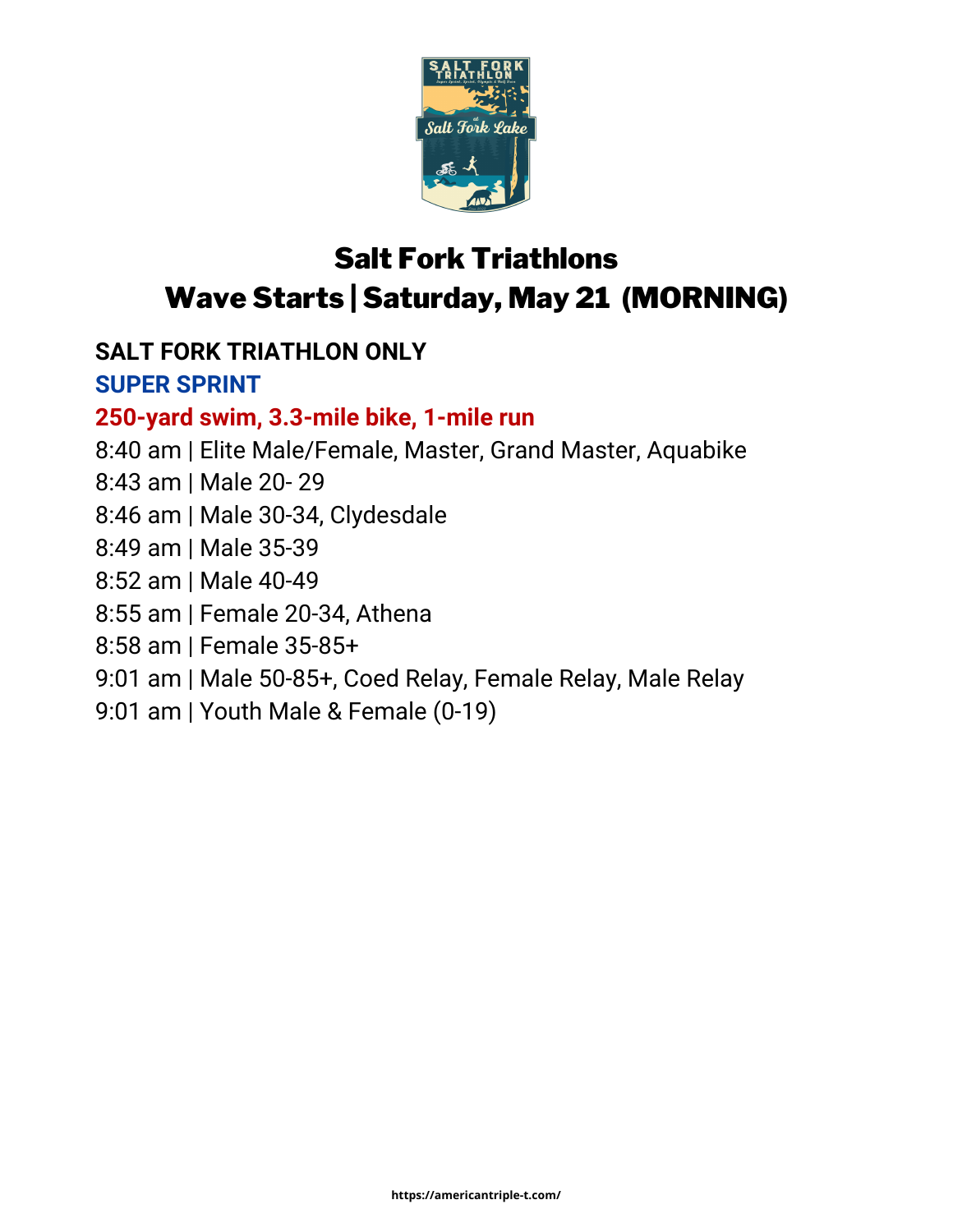

## American Triple-T Wave Starts | Saturday, May 21 (AFTERNOON)

#### **AMERICAN TRIPLE-T**

**OLYMPIC (XT)**

#### **24.8-mile bike (2 laps), 1-mile swim (2 laps), 6.55-mile run**

3:00 pm | Elite Male/Female, Elite Master, Elite Grand Master 3:03 pm | Male 39 and under 3:06 pm | Male 40-49, Clydesdale 3:10 pm | Female 39 and under, Athena 3:13 pm | Female 40-85, Athena 3:16 pm | Male 50-85+

#### **AMERICAN TRIPLE-T**

**SPRINT (ST)**

#### **12.4-mile bike (1 lap), 1/2 mile swim (1 lap), 3.1-mile run**

3:20 pm | Elite Male/Female, Elite Master, Elite Grand Master

3:23 pm | Male 39 and under

3:26 pm | Male 40-49, Clydesdale

3:29 pm | Female 39 and under, Athena

3:31 pm | Female 40-85, Athena

3:34 pm | Male 50-85+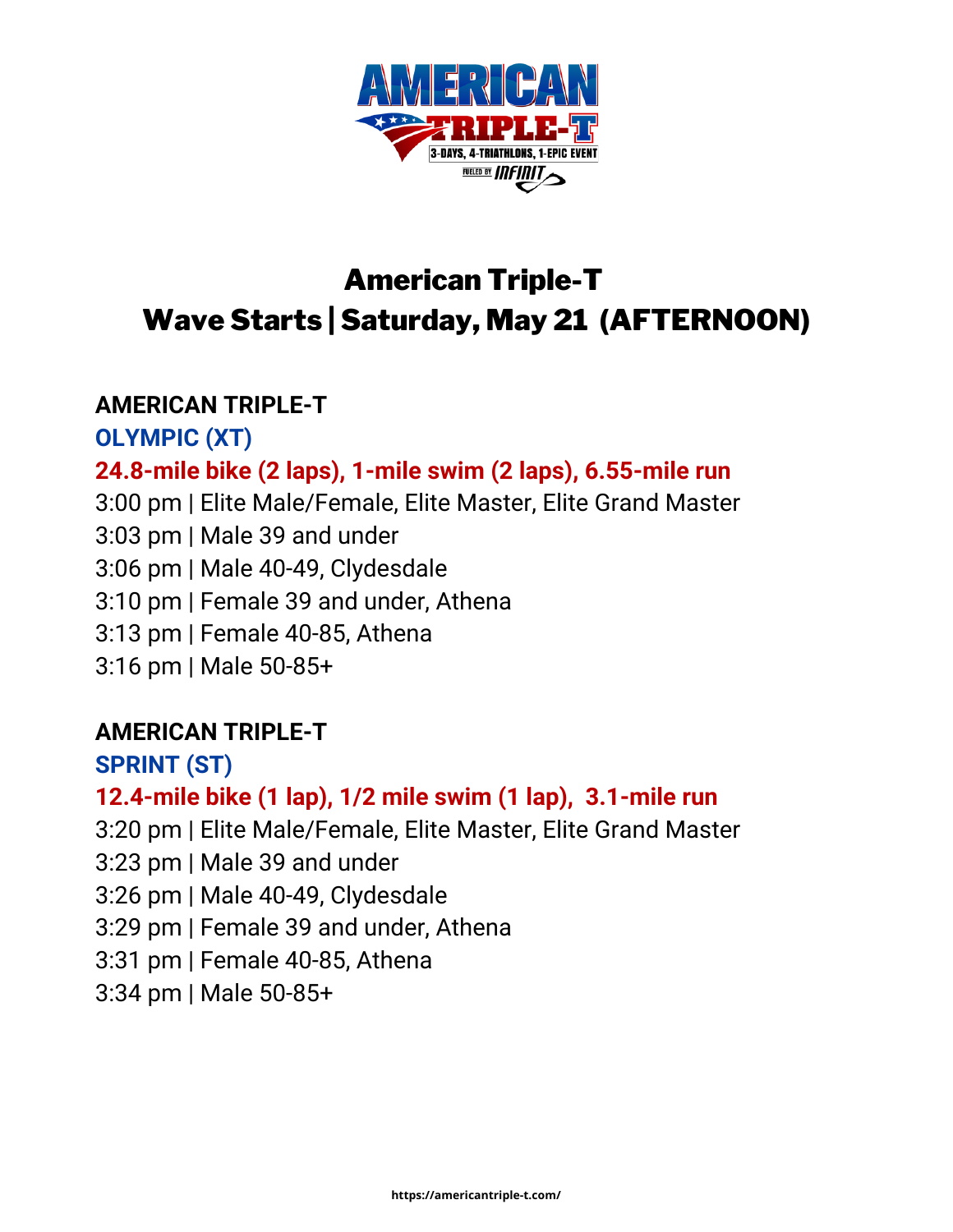



# American Triple-T & Salt Fork Triathlons Wave Starts | Sunday, May 22

#### **AMERICAN TRIPLE-T & SALT FORK TRIATHLONS HALF IRON (XT)**

### **1.2-mile swim (2 laps), 56-mile bike (4 laps), 13.1-mile run (2 laps)**

- 7:00 am | Elite Male/Female, Elite Master, Elite Grand Master
- 7:00 am | Aquabike (Salt Fork Triathlons *ONLY*)
- 7:03 am | Male 29 and under
- 7:08 am | Male 30-34, Clydesdale
- 7:13 am | Male 35-39
- 7:18 am | Male 40-44
- 7:23 am | Male 45-49
- 7:28 am | Female 34 and under, Athena
- 7:33 am | Female 35-85+
- 7:38 am | Male 50-85+, Coed Relay, Female Relay, Male Relay

#### **AMERICAN TRIPLE-T & SALT FORK TRIATHLONS**

### **OLYMPIC (ST)**

### **.62 mile swim (1 lap), 28-mile bike (2 laps), 6.55-mile run (1 lap)**

- 7:45 am | Elite Male/Female, Master, Grand Master
- 7:45am | Aquabike (Salt Fork Triathlons *ONLY*)
- 7:48 am | Male 29 and under
- 7:51 am | Male 30-34, Clydesdale
- 7:54 am | Male 35-39
- 7:57 am | Male 40-49
- 8:00 am | Female 20-34, Athena
- 8:03 am | Female 35-85+
- 8:06 am | Male 50-85+, Coed Relay, Female Relay, Male Relay,